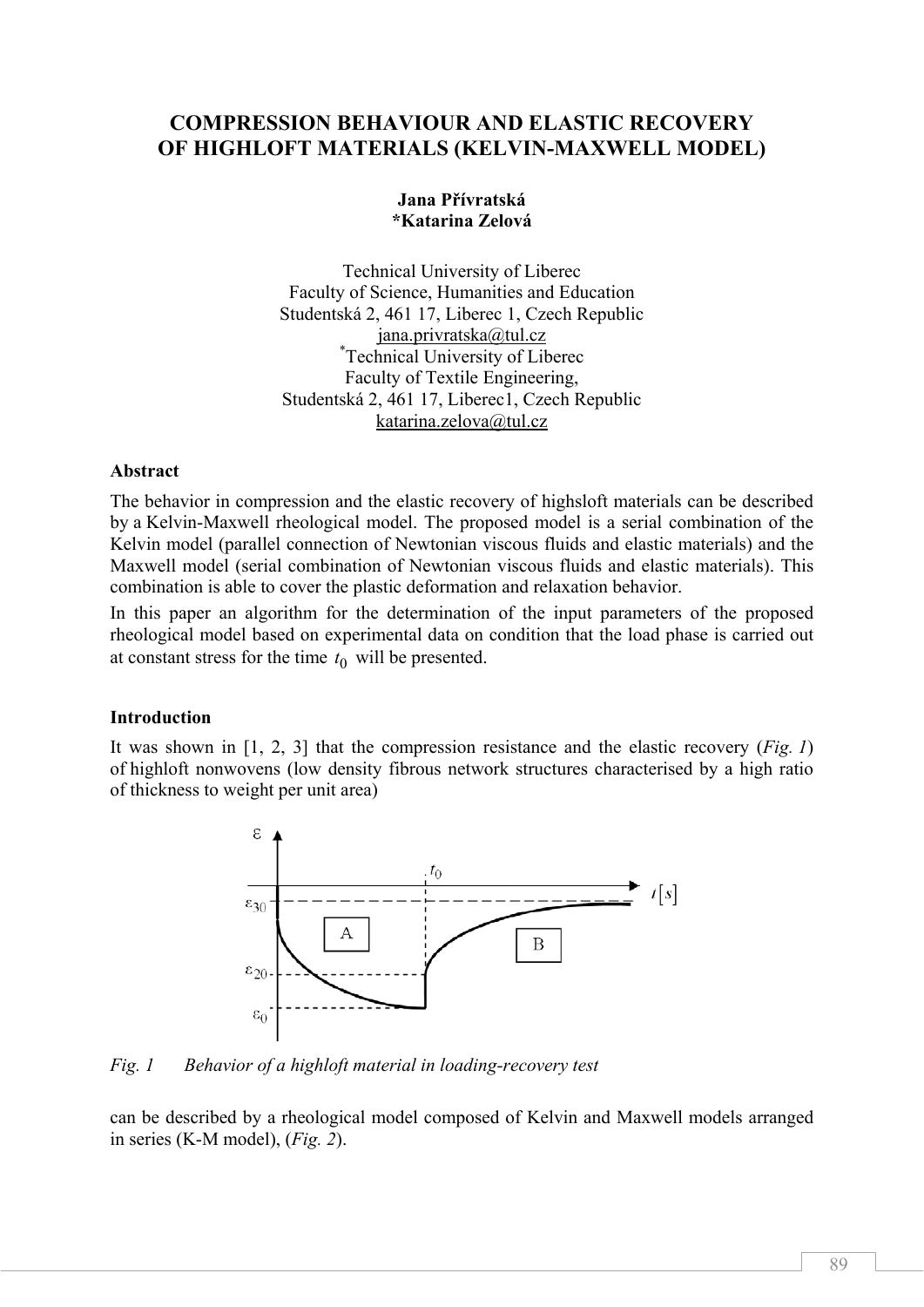

*Fig. 2 Kelvin-Maxwell model* 

### **1 Model Description**

The resulting strain  $\varepsilon$  of this model is the sum of the strain  $\varepsilon_1$  of the Kelvin model and  $(\epsilon_2 + \epsilon_3)$  of the Maxwell one, where  $\epsilon_2$  describes the strain of its elastic part and  $\epsilon_3$  the strain of its plastic part. Both parts, Maxwell and Kelvin, are under the same stress  $\sigma$  [4]

$$
\sigma = E_2 \varepsilon_2 = \eta_3 \frac{d\varepsilon_3}{dt} = E_1 \varepsilon_1 + \eta_1 \frac{d\varepsilon_1}{dt}
$$
\n(1)

where  $E_1$ ,  $E_2$  are Young modules of springs (elastic elements) and  $\eta_1$ ,  $\eta_2$  are viscosities of viscosity elements. The stress-strain relation is determined by the differential equation [2]

$$
\frac{d^2\sigma}{dt^2} + \left[ E_2 \left( \frac{1}{\eta_1} + \frac{1}{\eta_2} \right) + \frac{E_1}{\eta_1} \right] \frac{d\sigma}{dt} + \frac{E_1}{\eta_1} \frac{E_2}{\eta_3} \sigma = E_2 \frac{d^2 \varepsilon}{dt^2} + \frac{E_1}{\eta_1} E_2 \frac{d\varepsilon}{dt}
$$
(2)

#### **1.1 Loading Modus**

The material is compressed at time  $t = 0$  by a constant stress  $\sigma_0$  and kept for some time  $t_0$ .

As 
$$
\frac{d^2\sigma}{dt^2} = \frac{d\sigma}{dt} = 0
$$
 for  $t < t_0$ , equation (2) will be simpler

$$
\frac{E_1}{\eta_1} \frac{1}{\eta_3} \sigma_0 = \frac{d^2 \varepsilon}{dt^2} + \frac{E_1}{\eta_1} \frac{d\varepsilon}{dt}
$$
\n(3)

Its solution under the initial conditions

$$
\varepsilon(t=0) = \frac{\sigma_0}{E_2} \tag{4}
$$

(a jump of strain of the elastic part in Kelvin model) and

$$
\frac{d\varepsilon}{dt}(t=0) = \frac{\sigma_0}{\eta_3} - \frac{\sigma_0}{\eta_1}
$$
\n(5)

(velocity of plastic strain of the first and the third part of M-K model) is for  $0 \le t \le t_L$ 

$$
\varepsilon(t) = \frac{\sigma_0}{E_2} + \frac{\sigma_0}{E_1} \left( 1 - e^{-\frac{E_1}{\eta_1}} t \right) + \frac{\sigma_0}{\eta_3} t \tag{6}
$$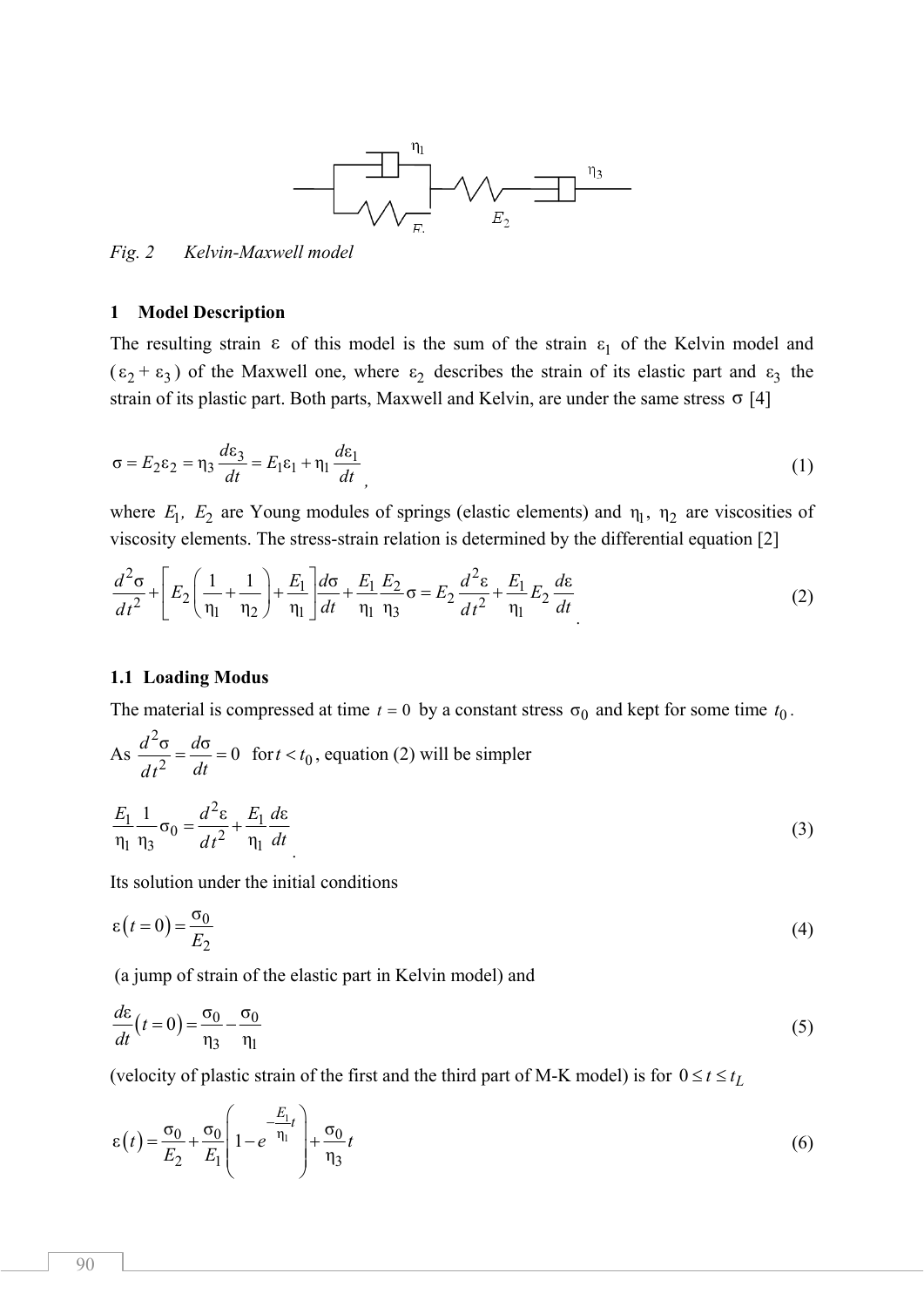where  $t_L$  is the time when maximal compression is reached (strain  $\varepsilon = -1$ ). For  $t \geq t_L$  the compression strain is constant,  $\varepsilon(t) = -1$ .

#### **1.2 Elastic Recovery Regime**

At the time  $t = t_0$ , the stress  $\sigma_0$  is removed and that is followed by a jump of strain  $\varepsilon_0 \rightarrow \varepsilon_{20}$ . This represents the elastic recovery of the material. The plastic or tenacious strain is equal to  $\varepsilon_{30}$ . As the stress  $\sigma(t) = 0$  for  $t \ge t_0$ , the left side of equation (2) is zero and we get

$$
0 = \frac{d^2 \varepsilon}{dt^2} + \frac{E_1}{\eta_1} \frac{d\varepsilon}{dt}
$$
 (7)

The solution of the differential equation (7) for elastic recovery regime is under the initial conditions

$$
\frac{d\varepsilon}{dt}(t=t_0) = -\frac{E_1}{\eta_1}(\varepsilon_{20} - \varepsilon_{30}) \text{ and } \frac{d\varepsilon}{dt}(t=t_0) = -\frac{E_1}{\eta_1}(\varepsilon_{20} - \varepsilon_{30})
$$
\n(8)

$$
\varepsilon(t) = \varepsilon_{30} + (\varepsilon_{20} - \varepsilon_{30})e^{-\frac{E_{1}}{\eta_{1}}(t - t_{0})}, \qquad t_{0} \leq t_{L}
$$
\n(9)

$$
\varepsilon(t) = \varepsilon_{30} + (\varepsilon_{20} - \varepsilon_{30})e^{-\frac{E_{1}}{\eta_{1}}(t - t_{L})}, \qquad t_{0} \ge t_{L}.
$$
\n(10)

### **2 Determination of Model Parameters**

The analysis of measured stress-strain and recovery curves (*Fig. 1*) makes it possible to find the input parameters  $E_1, E_2, \eta_1, \eta_3$  for the M-K model. In experiments we can measure

 $\sigma_0$ ,  $\varepsilon_0$ ,  $\varepsilon_{20}$  and  $\varepsilon_{30}$ . The parameter  $E_2$  is determined from the equation (1)

$$
E_2 = \frac{\sigma_0}{\epsilon_2} = \frac{\sigma_0}{\epsilon_0 - \epsilon_{20}}\tag{11}
$$

The parameter  $\eta_3$  is determined from the equations (1) and (6), as  $\varepsilon_{30}$  represents residual plastic strain

$$
\eta_3 = \frac{\sigma_0}{\epsilon_{30}} t_0 \,. \tag{12}
$$

The rate  $x = \frac{E_1}{1}$  $\eta_1$  $x = \frac{E_1}{2}$  can be determined from the elastic recovery curve (10)  $(t_1)$  $(t_2)$  $(1)$ <sup>-8</sup>30 2<sup>- $l_1$ </sup>  $\varepsilon$  $\left(\frac{l_2}{2}\right)$ <sup>- $\varepsilon$ </sup><sub>30</sub>  $\frac{1}{\ln \frac{\varepsilon(t_1)-\varepsilon}{\cdots}}$  $\varepsilon(t_2)-\varepsilon$ *t x*  $=\frac{1}{t_2-t_1}\ln\frac{\varepsilon(t_1)-\varepsilon_{30}}{\varepsilon(t_2)-\varepsilon_{30}}$ . (13)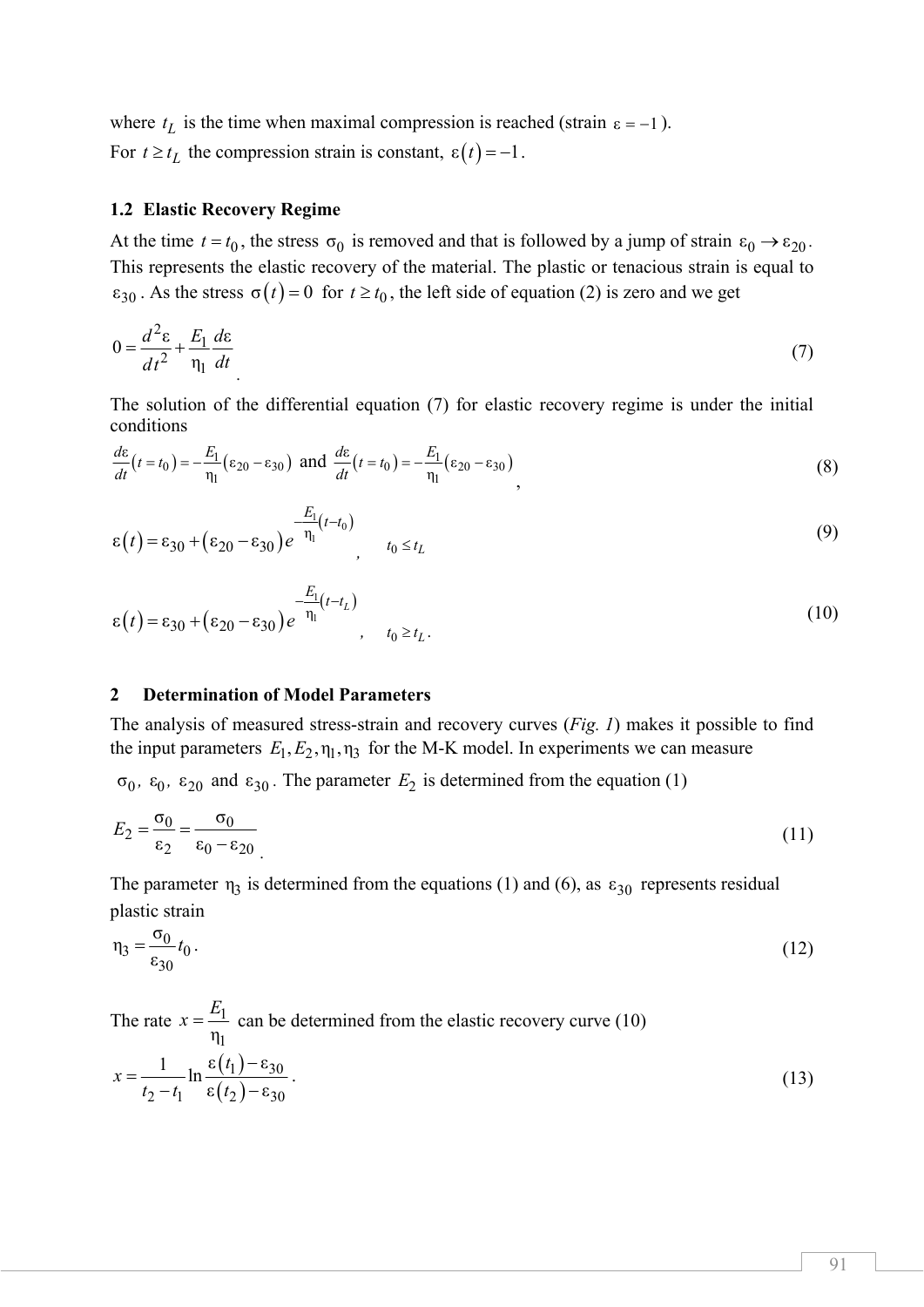Comparing the equations (6) and (9) it is possible to find

$$
E_1 = \frac{\sigma_0}{\epsilon_{20} - \epsilon_{30}} \left( 1 - e^{-xt_0} \right) \quad \text{for} \quad t_0 \le t_L \tag{14}
$$

or

$$
E_1 = \frac{\sigma_0}{\epsilon_{20} - \epsilon_{30}} \left( 1 - e^{-xt_L} \right) \quad \text{for} \quad t_0 \ge t_L \,. \tag{15}
$$

Than

$$
\eta_1 = \frac{E_1}{x} \,. \tag{16}
$$

## **Conclusion**

The determination of input parameters for the Kelvin-Maxwell model from experiments enables to find a set of constants characterizing highloft materials. With these results it is possible to perform computer simulations of other theoretical experiments in order to propose their optimum design.

## **Literature**

- [1] BHARANITHARAN, R.; PŘÍVRATSKÁ, J.; JIRSÁK, O.:*Modelling of Compressional Properties of Highloft Textiles.* In Proceedings of STRUTEX, Liberec 2003, pp. 427– 431. ISBN 80- 783-769-1.
- [2] PŘÍVRATSKÁ, J.; JIRSÁK, O.; BHARANITHARAN, R.: *Maxwell-Kelvin model for highloft materials*. In Proceedings of Programs and Algorithms of Numerical Mathematics 12, Prague 2004, pp.196-199. ISBN 80-85823-53-5.
- [3] DONG, X.; ZHANG, J.; ZHANG, Y.; YAO, M.: *A study on the relaxation behavior of fabric's crease recovery angle,* International Journal of Clothing Science and Technology, Vol. 15, No.1, 2003, pp. 47-55.

 $\_$  , and the contribution of the contribution of the contribution of the contribution of  $\mathcal{L}_\text{max}$ 

[4] SOBOTKA, Z.: *Reologie hmot a konstrukcí*, Academia, Praha 1981.

Prof. RNDr. Jana Přívratská, CSc. Ph.D., Ing. Katarina Zelová